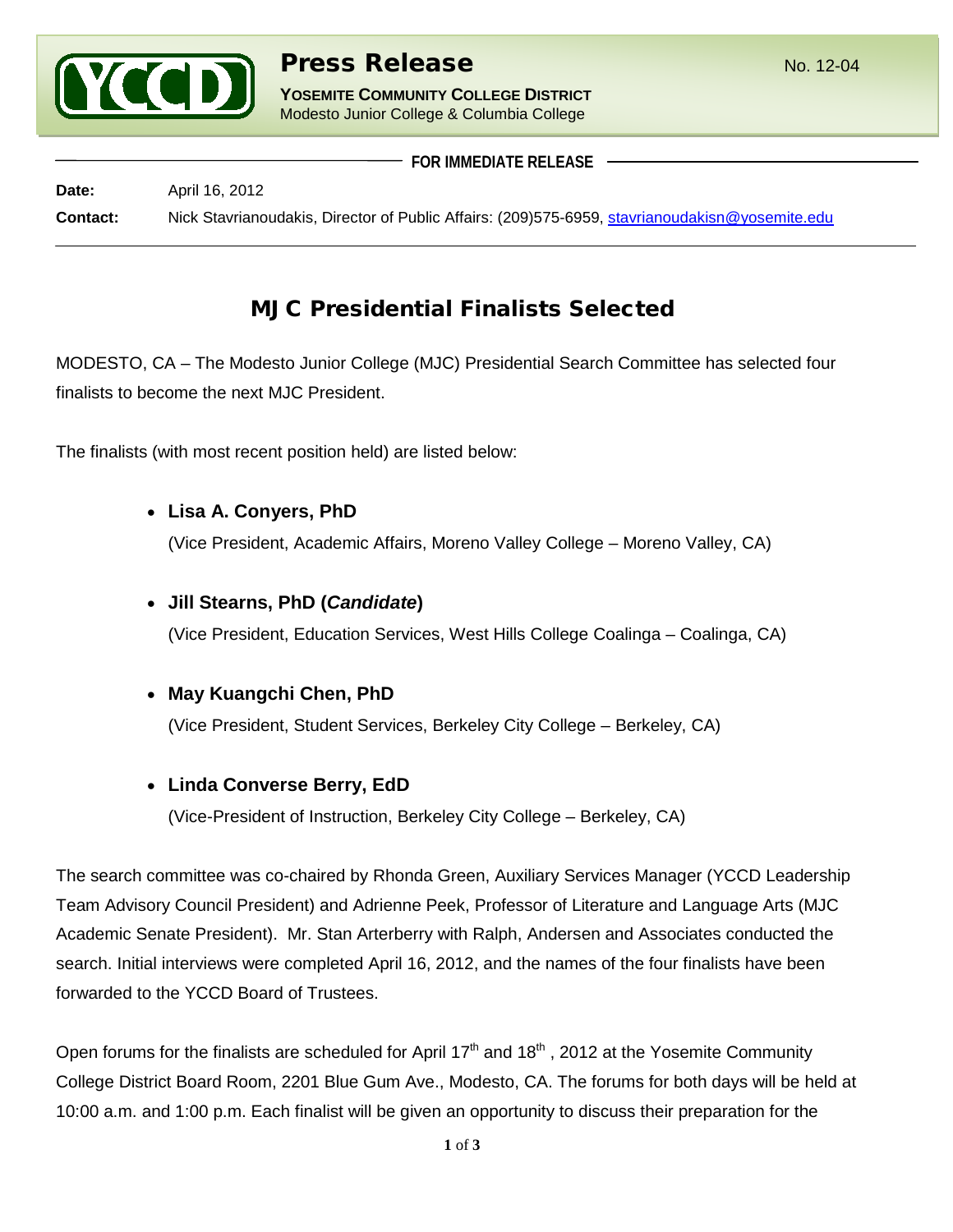position, their education and leadership philosophy, concluding with a time to respond to questions from the forum attendees. The forums will be open to the public.

## **Profiles:**

Lisa A. Conyers, PhD *(Forum date/time: April 17th, 10:00 – 11:00 a.m.)*

#### **Education:**

- Ph.D. in Comparative Literature (Philosophy), University of California, Riverside Riverside, CA (1989)
- M.A. in Spanish, New York University New York, NY (1978)
- B.S. in Spanish, University of California, Riverside Riverside, CA (1975)
- A.A. in Modern Languages, Mt. San Antonio College Walnut, CA (1973)

#### **Professional Experience:**

- Chief Instructional Officer, Moreno Valley College Moreno Valley, CA (1997-present)
- Vice President of Academic Affairs, Moreno Valley College Moreno Valley, CA (2006-present)
- Dean of Instruction, Moreno Valley Campus Moreno Valley, CA (1997-2006)

## Jill Stearns, PhD (Candidate) *(Forum date/time: April 17th, 1:00 – 2:00 p.m.)*

#### **Education**:

- Ph.D in Community College Leadership, Walden University (2013 *candidate*)
- M.S. in Instructional Technology, National University San Diego, CA (2002)
- B.S. in Business Administration, California Polytechnic State University San Luis Obispo, CA (1990)

#### **Professional Experience:**

- Vice President, Educational Services, West Hills College, Coalinga Coalinga, CA (2006-present)
- Interim Associate Dean of Student Learning, West Hills Community College District Coalinga, CA (2005- 2006)
- District Director of Financial Aid, West Hills Community College District Coalinga, CA (2004-2005)
- President and CEO, J. Stearns Inc. (DBA Coyote Chevron) Avenal, CA (1999-2003)
- General Manager, Pecks Avenal, CA (1987-1997)